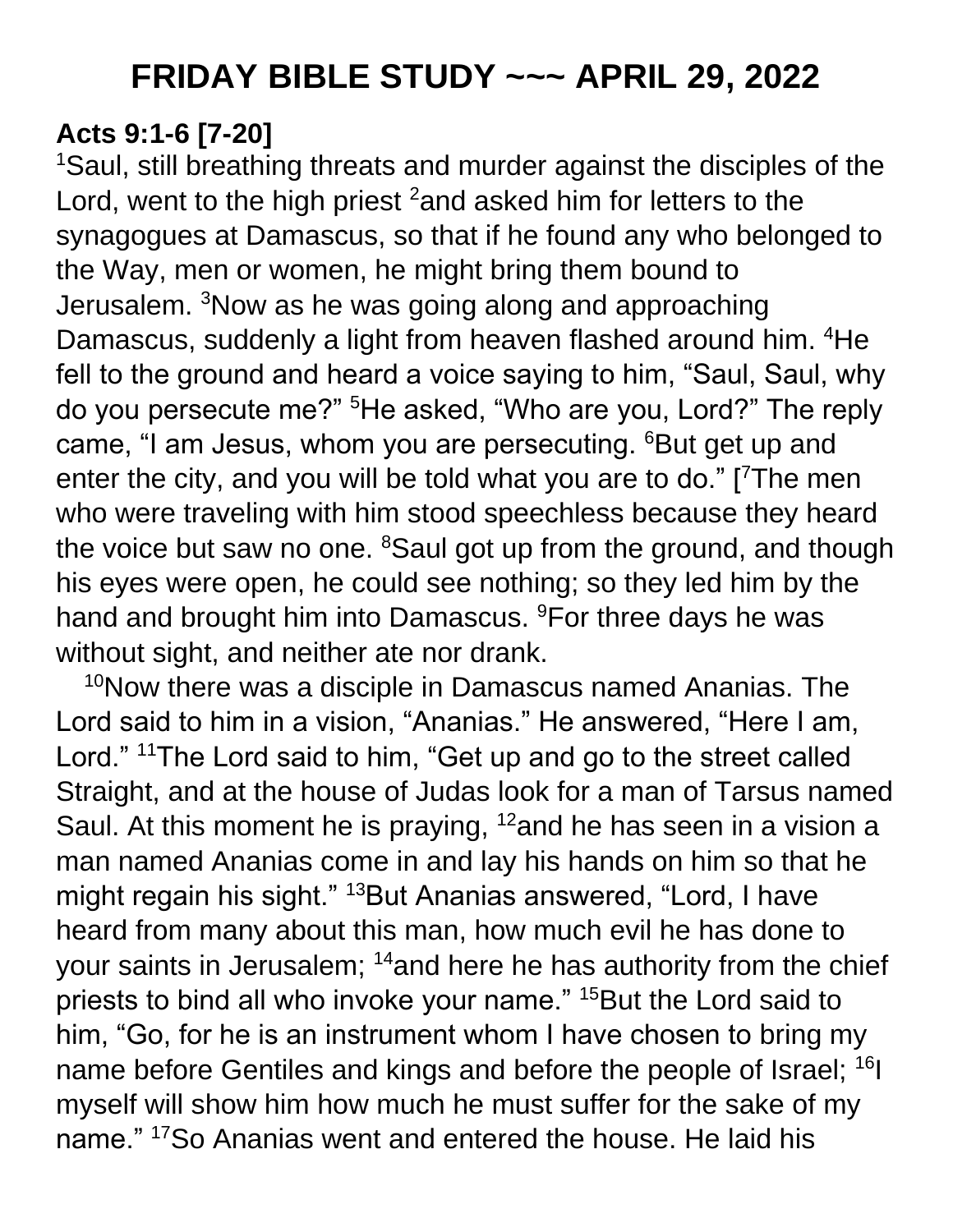hands on Saul and said, "Brother Saul, the Lord Jesus, who appeared to you on your way here, has sent me so that you may regain your sight and be filled with the Holy Spirit." <sup>18</sup>And immediately something like scales fell from his eyes, and his sight was restored. Then he got up and was baptized, <sup>19</sup>and after taking some food, he regained his strength.

For several days he was with the disciples in Damascus,  $^{20}$  and immediately he began to proclaim Jesus in the synagogues, saying, "He is the Son of God."]

### **Psalm 30**

<sup>1</sup>l will exalt you, O LORD, because you have lifted me up and have not let my enemies triumph over me.

**<sup>2</sup>**O LORD my God, I cried out to you,

and you restored me to health.

 $3$ You brought me up, O LORD, from the dead;

you restored my life as I was going down to the grave.

**<sup>4</sup>**Sing praise to the LORD, all you faithful;

give thanks in holy remembrance.

<sup>5</sup>God's wrath is short; God's favor lasts a lifetime.

Weeping spends the night, but joy comes in the morning. **<sup>6</sup>**While I felt secure, I said,

"I shall never be disturbed.

 $\gamma$ You, LORD, with your favor, made me as strong as the mountains."

Then you hid your face, and I was filled with fear.

**8** I cried to you, O LORD;

I pleaded with my Lord, saying,

<sup>9</sup> 'What profit is there in my blood, if I go down to the pit? Will the dust praise you or declare your faithfulness? **<sup>10</sup>**Hear, O LORD, and have mercy upon me;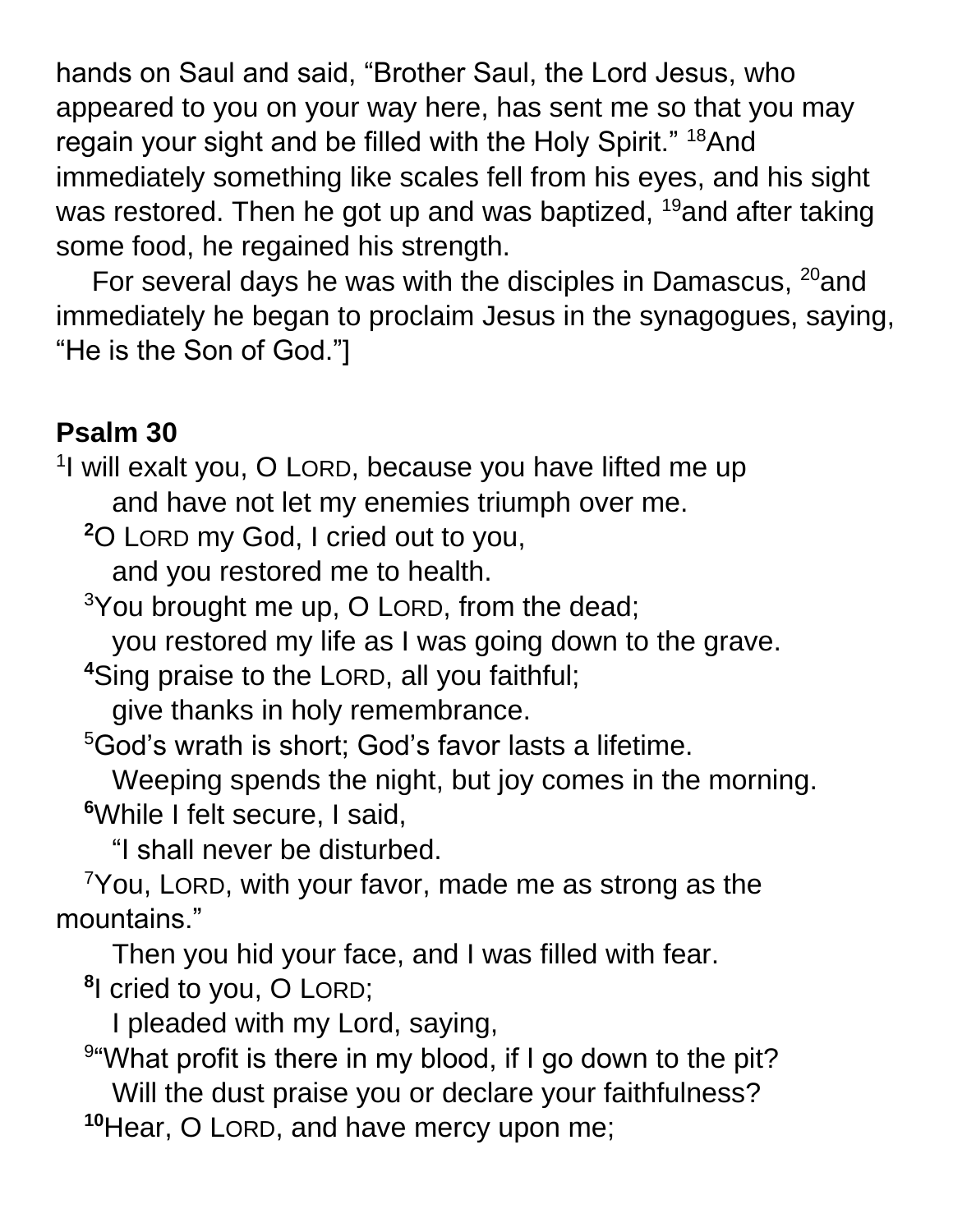O LORD, be my helper."

 $11$ You have turned my wailing into dancing;

you have put off my sackcloth and clothed me with joy.

**<sup>12</sup>**Therefore my heart sings to you without ceasing;

O LORD my God, I will give you thanks forever.

#### **Revelation 5:11-14**

<sup>11</sup>Then I looked, and I heard the voice of many angels surrounding the throne and the living creatures and the elders; they numbered myriads of myriads and thousands of thousands, <sup>12</sup>singing with full voice,

"Worthy is the Lamb that was slaughtered

to receive power and wealth and wisdom and might

and honor and glory and blessing!"

<sup>13</sup>Then I heard every creature in heaven and on earth and under the earth and in the sea, and all that is in them, singing,

"To the one seated on the throne and to the Lamb

be blessing and honor and glory and might

forever and ever!"

<sup>14</sup>And the four living creatures said, "Amen!" And the elders fell down and worshiped.

# **John 21:1-19**

<sup>1</sup>After [he appeared to his followers in Jerusalem,] Jesus showed himself again to the disciples by the Sea of Tiberias; and he showed himself in this way. <sup>2</sup>Gathered there together were Simon Peter, Thomas called the Twin, Nathanael of Cana in Galilee, the sons of Zebedee, and two others of his disciples. <sup>3</sup>Simon Peter said to them, "I am going fishing." They said to him, "We will go with you." They went out and got into the boat, but that night they caught nothing.

4Just after daybreak, Jesus stood on the beach; but the disciples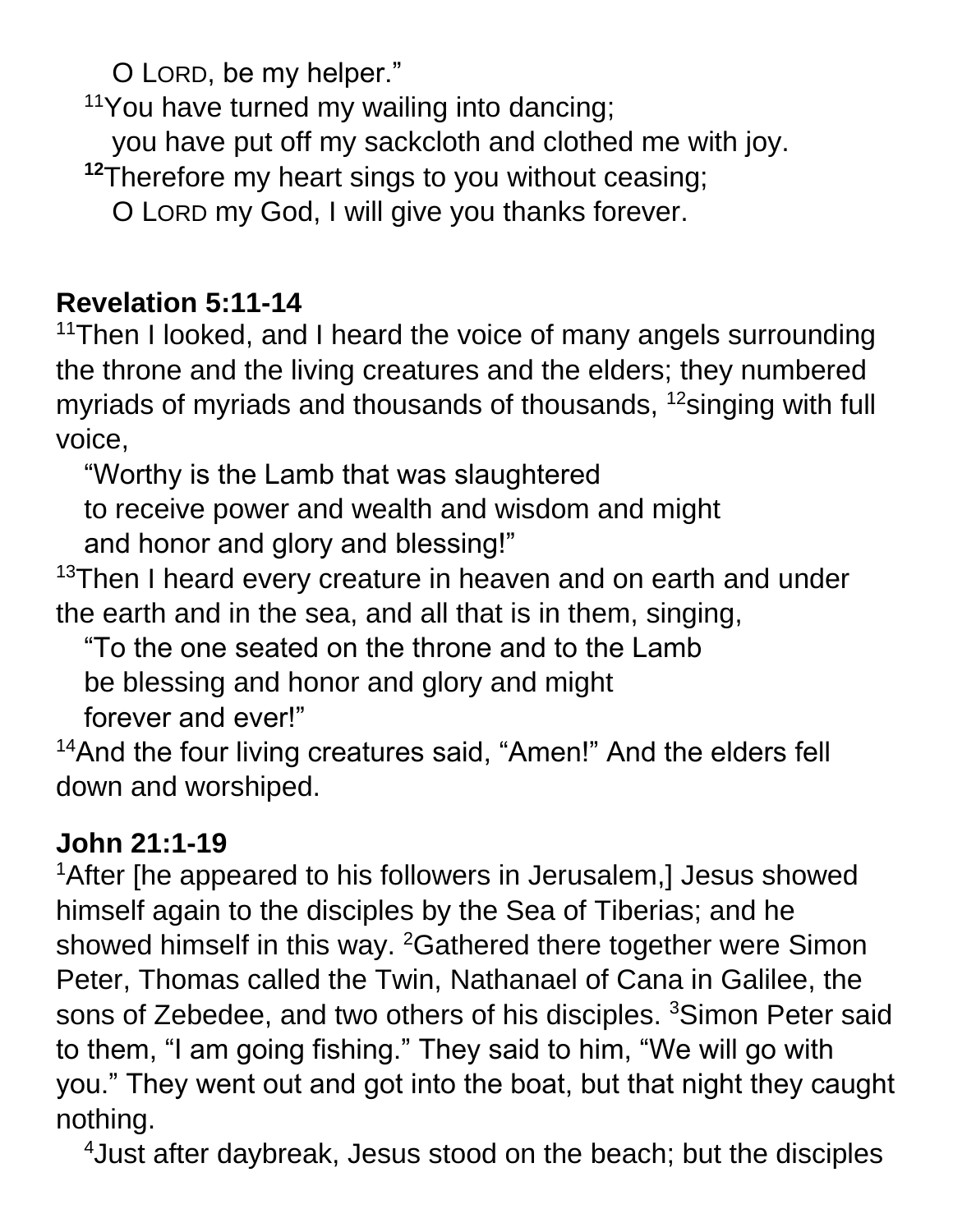did not know that it was Jesus. <sup>5</sup> Jesus said to them, "Children, you have no fish, have you?" They answered him, "No." <sup>6</sup>He said to them, "Cast the net to the right side of the boat, and you will find some." So they cast it, and now they were not able to haul it in because there were so many fish. <sup>7</sup>That disciple whom Jesus loved said to Peter, "It is the Lord!" When Simon Peter heard that it was the Lord, he put on some clothes, for he was naked, and jumped into the sea.  ${}^{8}$ But the other disciples came in the boat, dragging the net full of fish, for they were not far from the land, only about a hundred yards off.

<sup>9</sup>When they had gone ashore, they saw a charcoal fire there, with fish on it, and bread.  $10$  Jesus said to them, "Bring some of the fish that you have just caught." <sup>11</sup>So Simon Peter went aboard and hauled the net ashore, full of large fish, a hundred fifty-three of them; and though there were so many, the net was not torn. <sup>12</sup>Jesus said to them, "Come and have breakfast." Now none of the disciples dared to ask him, "Who are you?" because they knew it was the Lord. <sup>13</sup>Jesus came and took the bread and gave it to them, and did the same with the fish. <sup>14</sup>This was now the third time that Jesus appeared to the disciples after he was raised from the dead.

<sup>15</sup>When they had finished breakfast, Jesus said to Simon Peter, "Simon son of John, do you love me more than these?" He said to him, "Yes, Lord; you know that I love you." Jesus said to him, "Feed my lambs." <sup>16</sup>A second time he said to him, "Simon son of John, do you love me?" He said to him, "Yes, Lord; you know that I love you." Jesus said to him, "Tend my sheep." <sup>17</sup>He said to him the third time, "Simon son of John, do you love me?" Peter felt hurt because he said to him the third time, "Do you love me?" And he said to him, "Lord, you know everything; you know that I love you." Jesus said to him, "Feed my sheep. <sup>18</sup>Very truly, I tell you, when you were younger, you used to fasten your own belt and to go wherever you